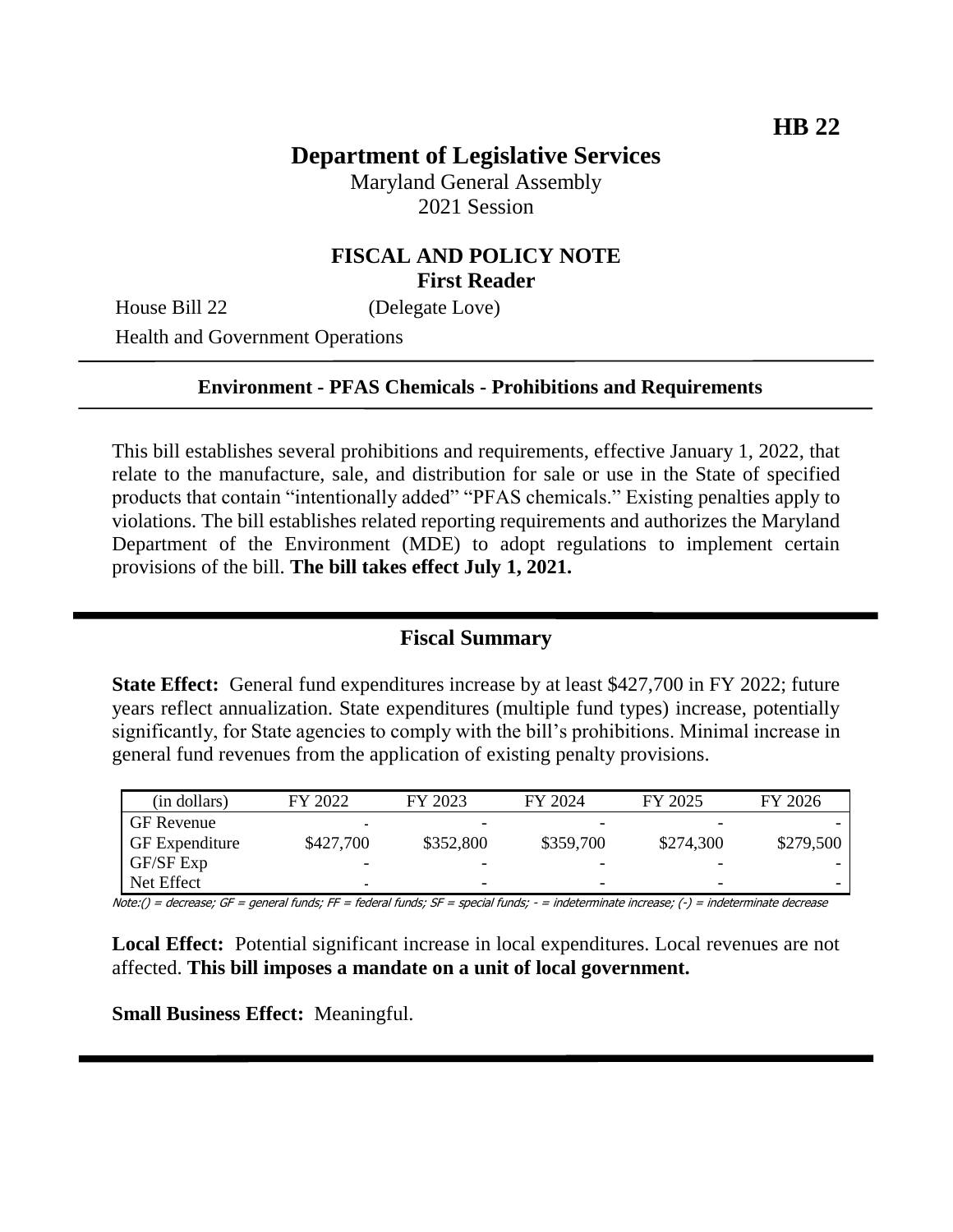# **Analysis**

#### **Bill Summary:**

#### *Fire-fighting Foams Containing Intentionally Added PFAS Chemicals*

The bill prohibits, beginning January 1, 2022, a person from using, manufacturing, knowingly selling, offering for sale, or distributing for sale or use Class B fire-fighting foam that contains intentionally added PFAS chemicals unless the addition of PFAS chemicals is required by federal law, as specified. If the federal requirement is revoked after the effective date of the prohibition, the prohibition applies beginning one year after the requirement is revoked.

A person that is authorized to use Class B fire-fighting foam that contains intentionally added PFAS chemicals may not release the foam directly into the environment, must implement specified containment measures, and must maintain documentation of any such measures. If there is a release of affected foam, the person who released the foam must report the release to MDE, as specified. In investigating compliance with these provisions, MDE, the Attorney General, a State's Attorney, or a county or city attorney may request the required documentation, and a person who receives such a request must provide the documentation. A failure to meet these requirements does not preclude the use of Class B fire-fighting foam that contains intentionally added PFAS chemicals if the failure was a result of factors beyond the person's control.

Unless exempted from the bill's prohibition, as discussed above, a person who manufactures, sells, or distributes Class B fire-fighting foam that contains intentionally added PFAS chemicals after January 1, 2021, must recall the foam by March 1, 2022. In addition, the person must (1) reimburse the retailer or purchaser for the foam; (2) safely transport and store the foam; and (3) maintain documentation on the amount and storage location of the foam until MDE formally identifies a safe disposal technology. MDE, the Attorney General, a State's Attorney, or a county or city attorney may request the required documentation, and a person who receives such a request must provide the documentation.

A person that manufactures, sells, offers for sale, or distributes for use Class B fire-fighting foam must establish a certificate of compliance to attest that the foam complies with the bill. MDE, the Attorney General, a State's Attorney, or a county or city attorney may request a certificate of compliance, and a person who receives such a request must provide the certificate within 30 days.

A person is prohibited from disposing of Class B fire-fighting foam that contains intentionally added PFAS chemicals using incineration, as specified, or in a landfill.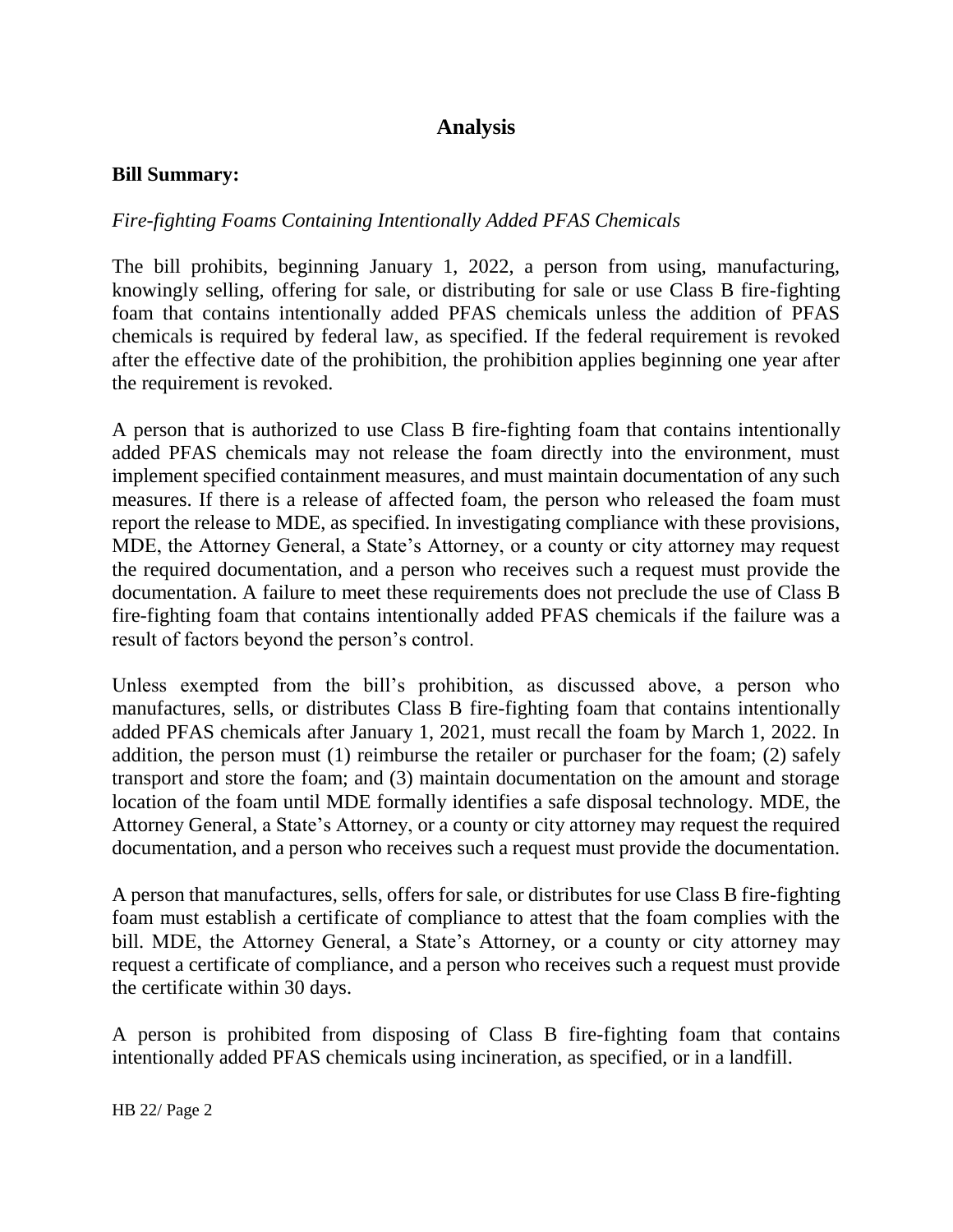## *Provisions Relating to New Rugs to Which PFAS Chemicals Have Been Intentionally Added*

The bill prohibits, beginning January 1, 2022, a person from manufacturing, selling, offering for sale, or distributing for sale or use in the State a new rug or carpet to which PFAS chemicals have been intentionally added to serve an intended function in the rug or carpet. A person who manufactures, sells, offers for sale, or distributes for sale or use in the State a rug or carpet must establish a certificate of compliance to attest that the product is in compliance with the bill. A person must provide the certificate of compliance to MDE within 30 days of a request by MDE.

### *Existing Penalties Applicable to the Above Provisions*

A person who violates any of the above provisions is subject to an existing civil penalty of up to \$500 for a first violation and up to \$1,000 for a second or subsequent violation.

### *Provisions Relating to Food Packages to Which PFAS Chemicals Have Been Intentionally Added*

"Food package" means a package or packaging component that is designed for direct food contact, including (1) a food or beverage product that is contained in a food package to which a food package is applied; (2) a packaging component of a food package; and (3) plastic disposable gloves used in commercial or institutional food service.

The bill prohibits, beginning January 1, 2022, a manufacturer or distributor from manufacturing, selling, offering for sale, or distributing for sale or use in the State a food package or any product in a food package to which PFAS chemicals were intentionally added. A manufacturer or distributor who manufactures, sells, offers for sale, or distributes for sale or use in the State a food package or any product in a food package must establish a certificate of compliance to attest that the product is in compliance with the bill. A manufacturer must provide the certificate of compliance to MDE within 30 days of a request by MDE.

A person who violates any of these provisions is subject to existing civil and criminal penalty provisions. Specifically, a violator is subject to a civil penalty of up to \$1,000 for each violation, not exceeding a total of \$10,000 for any action. Each package or packaging component in violation constitutes a separate offense. Further, any person who has previously been assessed a related civil penalty and who willfully violates any of these provisions, is guilty of a misdemeanor, and upon conviction, is subject to a fine of up to \$20,000.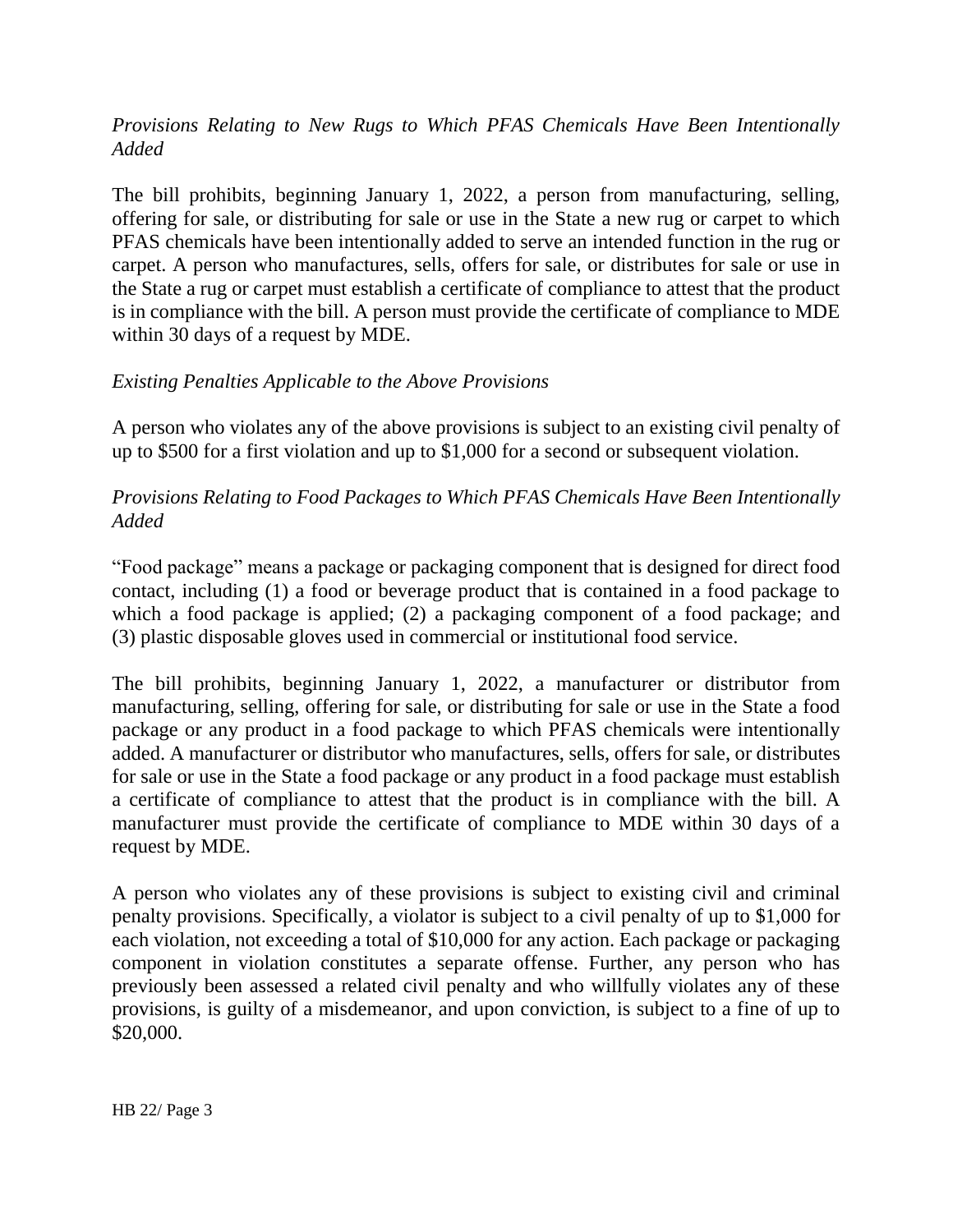#### *Reporting Requirements*

By December 31, 2021, MDE must report to the General Assembly on (1) the location and results of any testing for PFAS chemicals that MDE has conducted on waters of the State; (2) any plan MDE has for further testing for PFAS chemicals in waters of the State; and (3) any plan MDE has for remediation and public education in areas where the water has been found to be contaminated by PFAS chemicals.

By December 31, 2022, MDE and the Maryland Department of Health (MDH) must jointly prepare, in coordination with other relevant State agencies, the federal government, local governments, and the public, and submit to the General Assembly, a PFAS Action Plan that identifies strategies, actions, and funding alternatives to meet several specified objectives.

### *Relevant Definitions*

With respect to the bill's provisions that relate to fire-fighting foam and new rugs, "intentionally added" means the act of deliberately using a chemical in the formation of a product where its continued presence is desired in the product to provide a specific characteristic. With respect to the bill's provisions that relate to food packages, "intentionally added" means the act of deliberately using a chemical in the formation of a package or packaging component when its continued presence is desired in the final package or packaging component to provide a specific characteristic. "PFAS chemicals" means a class of fluorinated organic chemicals that contain at least one fully fluorinated carbon atom, including perfluoroalkyl and polyfluoroalkyl substances.

### **Current Law:**

#### *Relevant State Law*

Chapters 276 and 277 of 2020 generally prohibit, beginning October 1, 2021, the use of "Class B fire-fighting foam" that contains intentionally added "PFAS chemicals" for testing purposes, with specified exceptions, or training purposes. Nonfluorinated training foam must be used for fire-fighting training purposes. These Acts do not apply to fire-fighting foams used at the Baltimore-Washington International Thurgood Marshall Airport (BWI), nor did they restrict the manufacture, sale, distribution, discharge, or use of Class B fire-fighting foam that contains intentionally added PFAS chemicals in emergency fire-fighting or fire prevention operations. A person who violates these provisions is subject to a civil penalty of up to \$500 for a first violation and up to \$1,000 for a second or subsequent violation.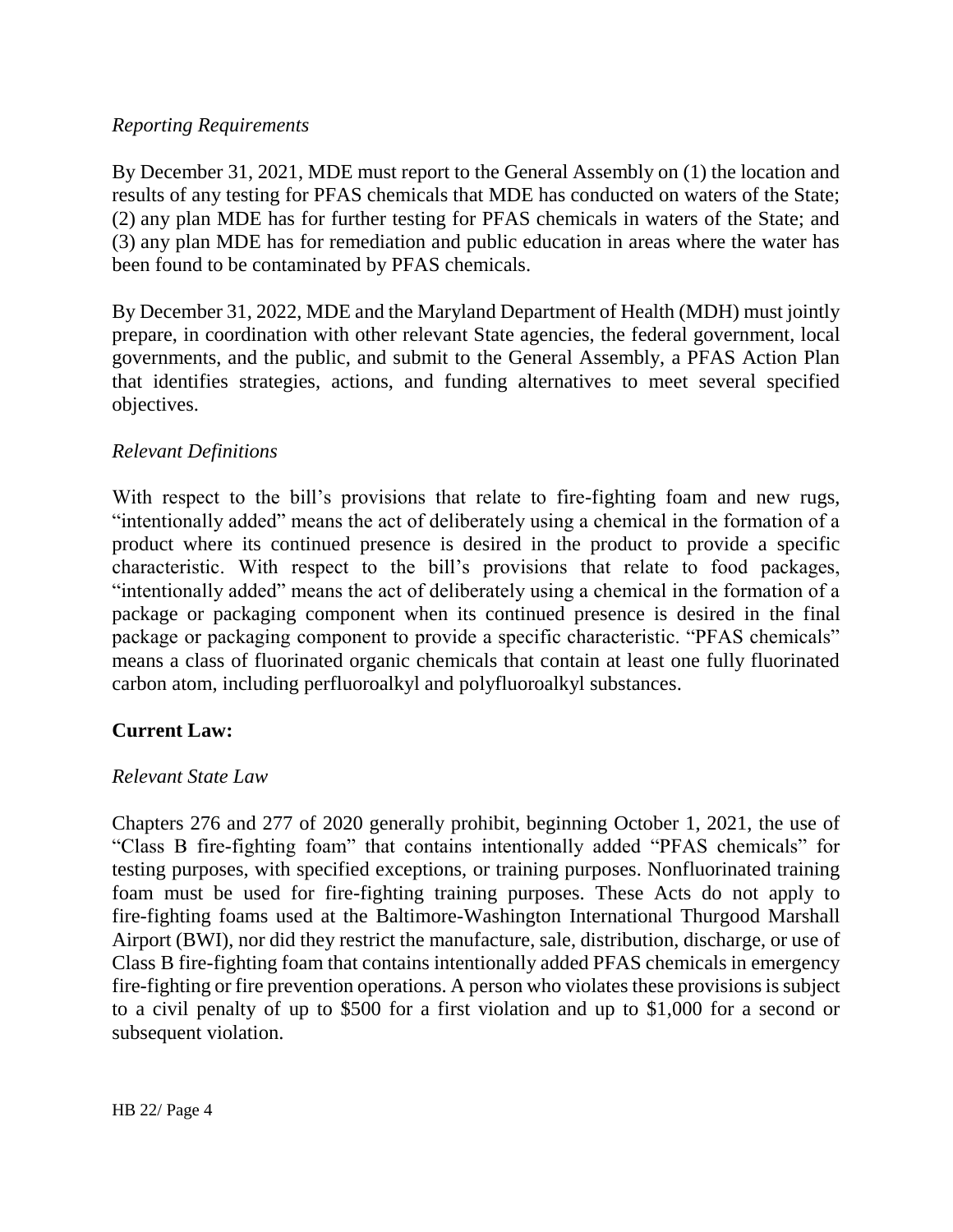### *Relevant Federal Law and Recent Regulatory Action*

The Federal Aviation Administration (FAA) requires that certified airports use foams that meet military specifications; all such foams contain PFAS. However, the FAA Reauthorization Act of 2018 directed FAA to stop the use of fluorinated foam by October 4, 2021.

Federal laws such as the Clean Air Act, the Clean Water Act, and the Safe Drinking Water Act, many of which are enforced at the State level, aim to reduce chemicals in the environment. EPA regulates the introduction of new or already existing chemicals under the federal Toxic Substances Control Act (TSCA) of 1976. EPA also responds to closed and abandoned hazardous waste sites under the Comprehensive Environmental Response, Compensation, and Liability Act (CERCLA). EPA has taken a range of regulatory actions to address PFAS substances in manufacturing and consumer products and is considering regulating PFAS substances as hazardous waste. EPA also developed an industry-implemented global stewardship program.

EPA announced on February 20, 2020, the agency's preliminary decision to regulate PFOA and PFOS (two of the most widely produced and studied types of PFAS) in drinking water pursuant to the Safe Drinking Water Act. EPA is also evaluating whether to regulate PFAS contamination in the environment as a hazardous substance under CERCLA; EPA issued an advanced notice of proposed rulemaking on January 14, 2021, to evaluate this potential designation.

EPA has taken several actions under TSCA related to PFAS, including issuing multiple significant new use rules (SNURs). SNURs generally require any person who intends to manufacture or process an affected chemical to provide EPA with notice at least 90 days before starting or resuming use of the chemical. Most recently, on January 21, 2015, EPA proposed a SNUR, which would require any person who intends to manufacture or process affected chemicals to notify EPA at least 90 days before starting or resuming new uses of these chemicals in *any products*. Past SNUR action on PFAS was related to use in specific products. EPA has also been evaluating substitutes for certain PFAS for new chemicals pursuant to EPA's New Chemicals Program under TSCA since 2000.

#### **State Expenditures:**

### *MDE Administrative Costs*

General fund expenditures increase by \$427,683 in fiscal 2022, which accounts for the bill's July 1, 2021 effective date. This estimate reflects the cost of hiring two regular employees (one environmental compliance specialist and one chemist) and two contractual employees (both environmental compliance specialists) to (1) research, conduct outreach,

HB 22/ Page 5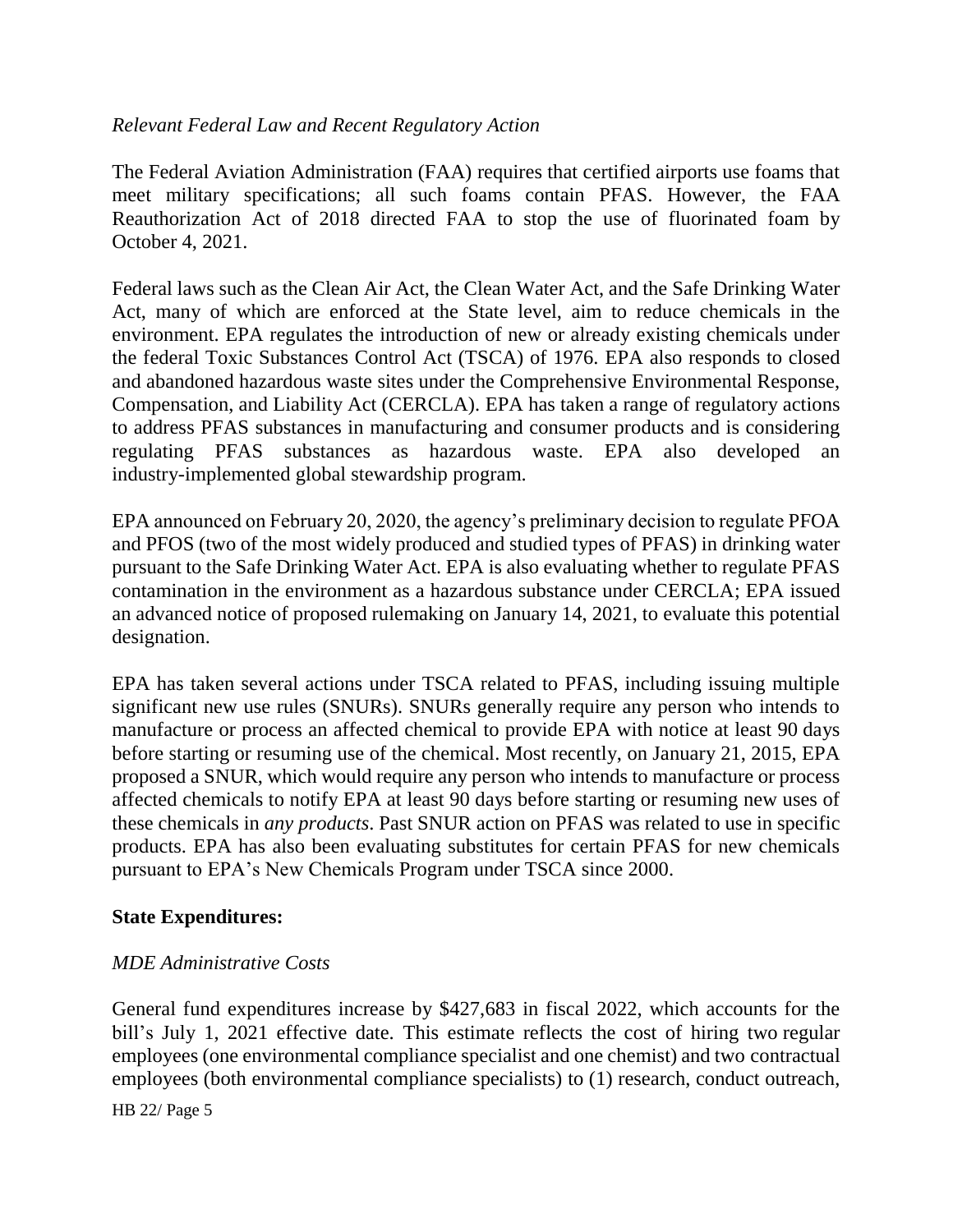and identify affected brands, manufacturers, distributors, retailers, or industry users of affected products; (2) develop regulations; (3) conduct oversight, targeted inspections, and general enforcement activities; (4) ensure that affected Class B fire-fighting foam products are recalled and stored in a manner that protects the environment; (5) establish procedures for affected entities to submit certifications of compliance; (6) review certifications as necessary for enforcement actions; (7) conduct laboratory analysis and testing to verify whether products contain PFAS chemicals; and  $(8)$  write the required report on current and future PFAS testing conducted by MDE on waters of the State. It includes salaries, fringe benefits, one-time start-up costs (including the purchase of two vehicles) and ongoing operating expenses, including laboratory materials. The information and assumptions used in calculating the estimate are stated below:

- the range of affected products are varied, and MDE does not currently regulate rugs, carpets, or food packaging that contain intentionally added PFAS chemicals;
- MDE must conduct research and outreach to identify affected entities and products;
- MDE is primarily responsible for enforcing the bill;
- 250 samples must be analyzed annually, at a cost of at least \$500 each;
- based on information provided by MDE, there are nearly 5,000 different PFAS compounds; and
- MDE needs to conduct research to determine safe disposal technologies and methods for the disposal of affected Class B fire-fighting foam.

| <b>Regular Positions</b>                | $\mathcal{D}_{\mathcal{L}}$ |
|-----------------------------------------|-----------------------------|
| <b>Contractual Positions</b>            | $\mathcal{D}_{\mathcal{L}}$ |
| Salaries and Fringe Benefits            | \$234,103                   |
| <b>Laboratory Testing Costs</b>         | 125,000                     |
| <b>Vehicle Purchases</b>                | 32,000                      |
| <b>Other Operating Expenses</b>         | 36,580                      |
| <b>Total FY 2022 State Expenditures</b> | \$427,683                   |

Future year expenditures reflect salaries with annual increases and employee turnover and ongoing operating expenses. Future year expenditures also reflect termination of the contractual employees after fiscal 2024. It is assumed that the bulk of the enforcement activity occurs in the first three years of implementation and that beginning in fiscal 2025, the two regular employees can handle ongoing implementation and enforcement.

### *Costs to Develop a PFAS Action Plan*

MDE and MDH are unable to provide specific estimates related to the costs of developing the required PFAS Action Plan. However, MDE anticipates that it takes at least 2,500 hours to (1) form a workgroup of individuals with expertise in areas such as toxicokinetics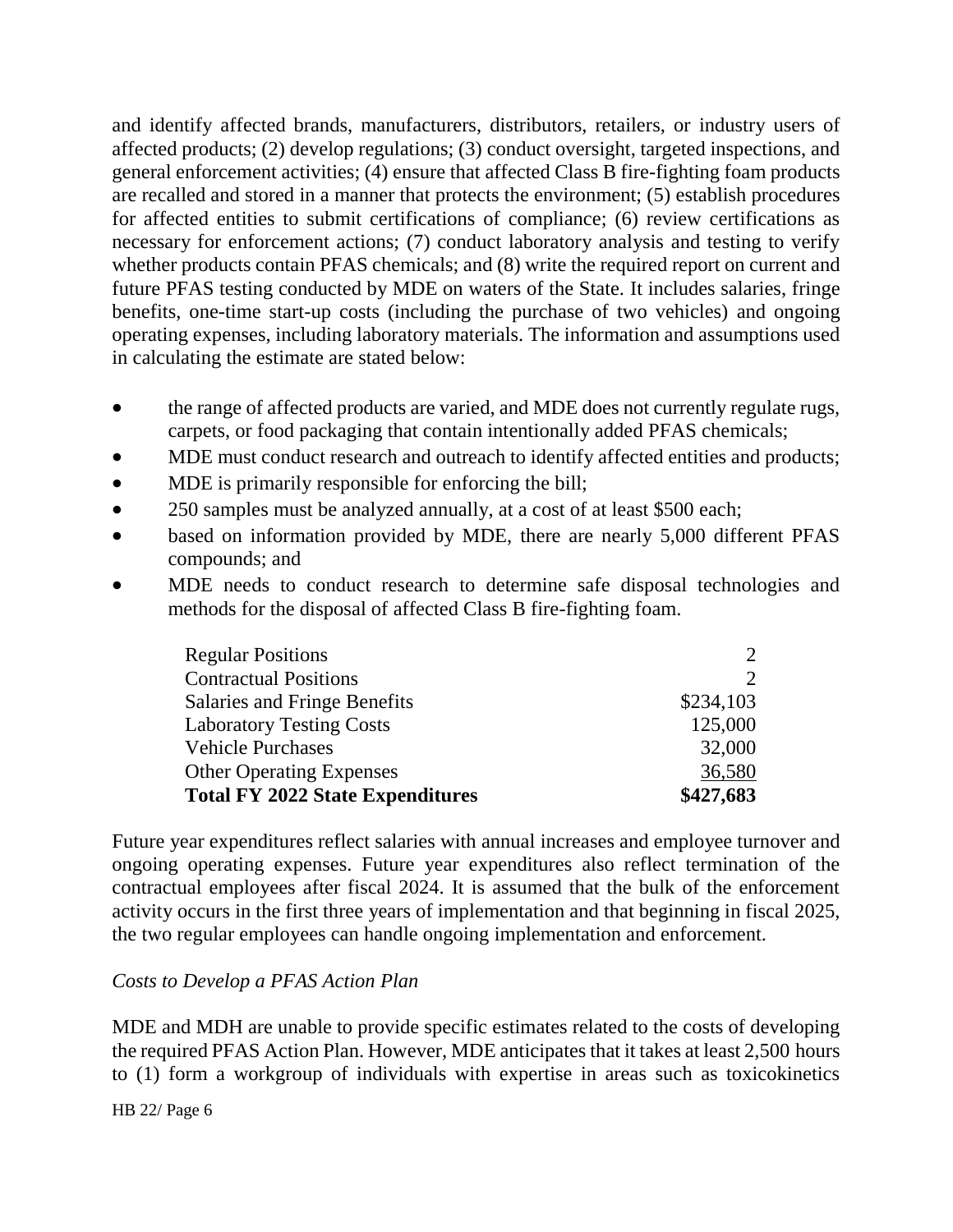review, human and ecological risk assessments, and regulatory product development and registration; (2) develop PFAS exposure minimization strategies; (3) develop a cleanup plan for historical releases of PFAS by conducting or reviewing existing sampling data of sites where historical land uses indicate possible PFAS contamination; (4) conduct analysis of environmental justice and health inequities as it relates to PFAS contamination; (5) develop and implement educational and risk communication materials; and (6) draft the PFAS Action Plan, incorporating the substantive comments of the workgroup and the general public.

Given the tight timeframe required for the development of the PFAS Action Plan, MDE and MDH likely need to hire a consultant to develop the plan. Although the Department of Legislative Services (DLS) is unable to reliably estimate the costs of such a consultant, based on costs to develop comparable action plans, general fund expenditures could increase by at least \$100,000 to hire a consultant.

## *Impact of the Bill's Prohibition on the Use of Class B Fire-fighting Foam and Other Products*

Although the bill authorizes a person to use, manufacture, sell, offer for sale, distribute for sale, or distribute Class B fire-fighting foam if required pursuant to federal law, the Maryland Aviation Administration (MAA) anticipates that the bill's environmental containment and disposal requirements result in a *de facto* ban on using affected foam, at least initially because the State does not have the technology or infrastructure available to meet the bill's requirements. MAA anticipates that the bill results in a cessation of fire training operations at BWI until a wastewater treatment plant is constructed that is capable of treating PFAS. In the short term, MAA advises that this means it must conduct training out of state. MAA is not able to provide a specific estimate of the costs to do so. Overall, however, MAA anticipates that the bill has a significant operational impact and could result in a potentially significant increase in Transportation Trust Fund expenditures.

State expenditures (multiple fund types) could also increase to purchase compliant products once the bill's prohibitions take effect. DLS does not have enough information to be able to provide a magnitude of the cost difference between compliant and noncompliant products, however. Accordingly, a reliable estimate of any increase in costs cannot be made at this time.

**State Revenues:** General fund revenues increase minimally beginning as early as fiscal 2022 from the application of existing penalty provisions to the bill's provisions.

**Local Expenditures:** The bill has a potentially significant impact on local governments (primarily local governments that have fire departments or locally operated airports) to obtain alternative products and/or to implement containment, treatment, and disposal

HB 22/ Page 7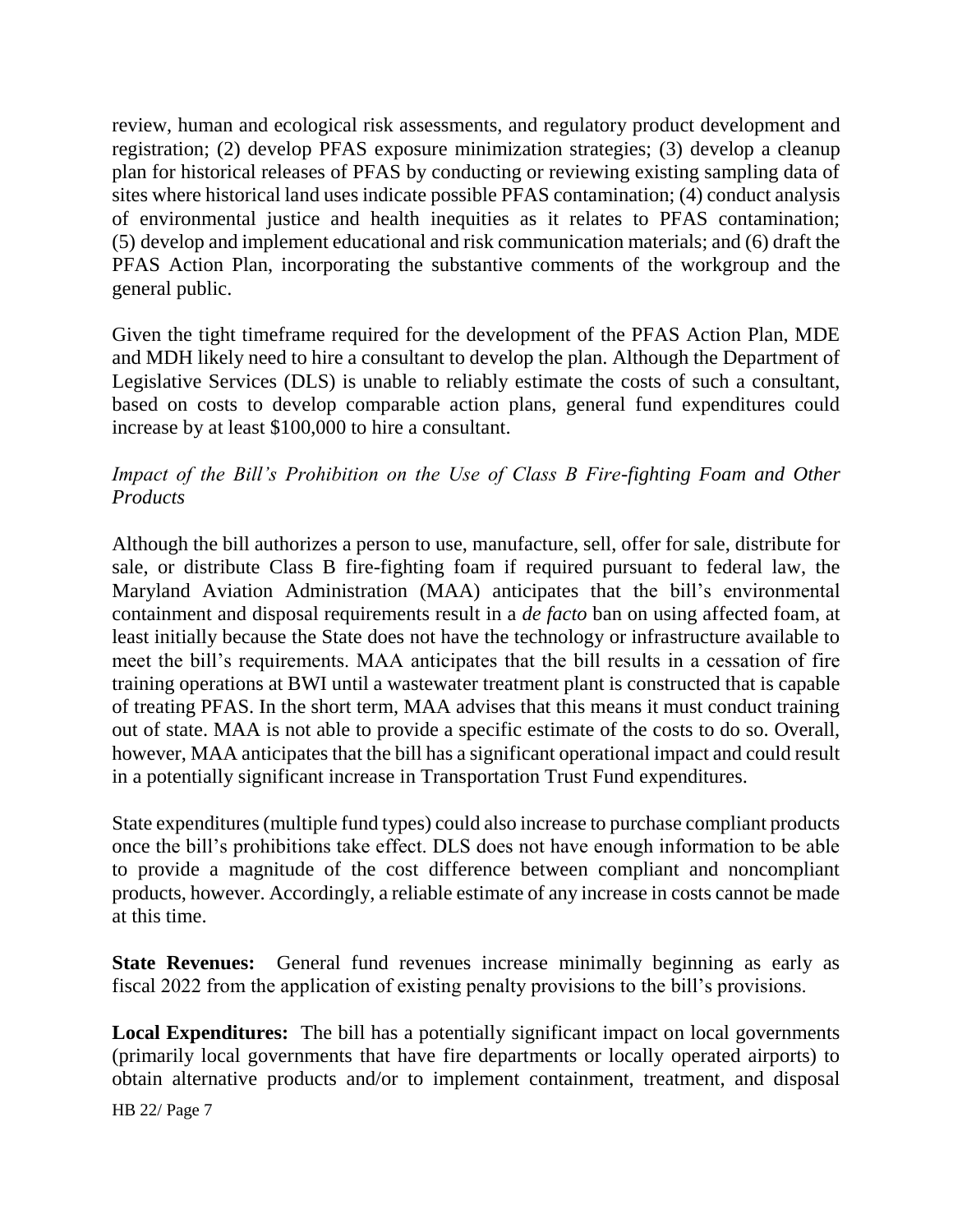measures of affected Class B fire-fighting foam with intentionally added PFAS chemicals. There is little time for affected local governments to utilize affected products that are in stock. Thus, local government expenditures increase both to purchase alternative products and to properly dispose of any existing noncompliant fire-fighting foam.

For example, the City of Annapolis advises that the city's fire department uses foam that contains PFAS chemicals on boat and hydrocarbon fires. The city anticipates additional costs for the disposal and containment of noncompliant foam and for the purchase of new fire-fighting foam that complies with the bill. Prince George's County estimates that costs to purchase compliant fire-fighting foam for the county's fire department increase by approximately 25% (or \$28,000 annually).

Local government expenditures could also increase to purchase food packaging and rugs and/or carpeting that meet the bill's requirements.

**Small Business Effect:** The bill has a meaningful impact on small businesses that manufacture, sell, or distribute fire-fighting foam, carpets or rugs, or food packaging with intentionally added PFAS chemicals that are required to cease selling these products beginning January 1, 2022. Additionally, small businesses that manufacture, sell, or distribute fire-fighting foam, carpets or rugs, or food packaging without PFAS must develop and maintain certifications that those products are complaint with the bill. Small businesses that purchase PFAS-containing fire-fighting foam, rugs, or food packaging will no longer be able to purchase those products beginning January 1, 2022, and may realize an increase in costs to purchase alternative products. Finally, small businesses that manufacture, sell, or distribute PFAS-containing fire-fighting foam incur costs to recall the affected foam, reimburse retailers or purchasers, and/or safely transport and store the recalled foam.

## **Additional Information**

**Prior Introductions:** None.

**Designated Cross File:** SB 195 (Senators Elfreth and Beidle) - Education, Health, and Environmental Affairs.

**Information Source(s):** Caroline, Montgomery, and Prince George's counties; Maryland Association of Counties; cities of Annapolis and Bowie; Maryland Municipal League; Maryland Department of the Environment; Maryland Department of Health; Department of State Police; Maryland Department of Transportation; Department of Legislative Services